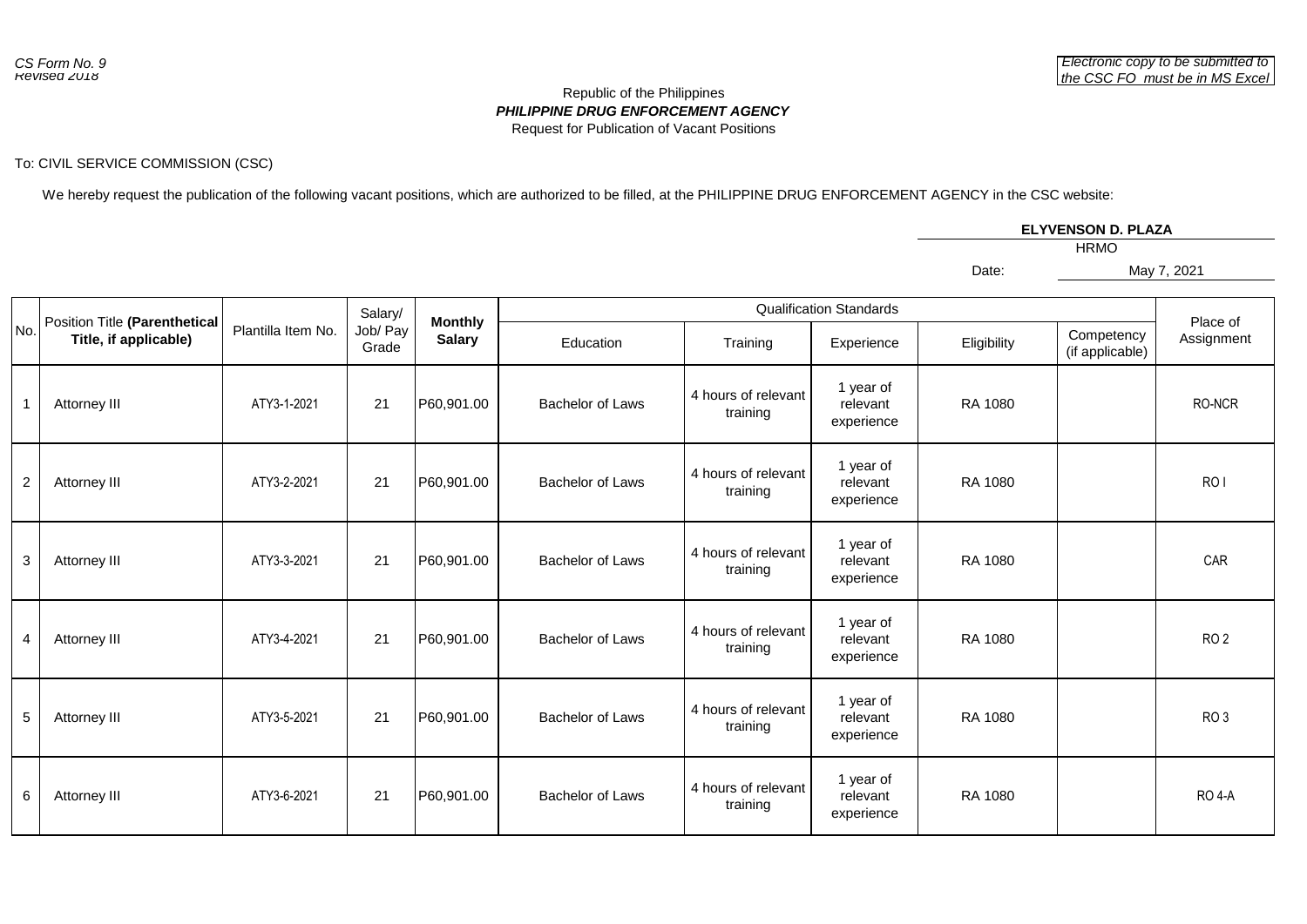| $\overline{7}$    | Attorney III | ATY3-7-2021  | 21 | P60,901.00 | <b>Bachelor of Laws</b> | 4 hours of relevant<br>training | 1 year of<br>relevant<br>experience | RA 1080 | <b>RO 4-B</b>   |
|-------------------|--------------|--------------|----|------------|-------------------------|---------------------------------|-------------------------------------|---------|-----------------|
| 8                 | Attorney III | ATY3-8-2021  | 21 | P60,901.00 | <b>Bachelor of Laws</b> | 4 hours of relevant<br>training | 1 year of<br>relevant<br>experience | RA 1080 | RO <sub>5</sub> |
| 9                 | Attorney III | ATY3-10-2021 | 21 | P60,901.00 | <b>Bachelor of Laws</b> | 4 hours of relevant<br>training | 1 year of<br>relevant<br>experience | RA 1080 | RO <sub>6</sub> |
| 10                | Attorney III | ATY3-11-2021 | 21 | P60,901.00 | <b>Bachelor of Laws</b> | 4 hours of relevant<br>training | 1 year of<br>relevant<br>experience | RA 1080 | RO <sub>7</sub> |
| 11                | Attorney III | ATY3-12-2021 | 21 | P60,901.00 | <b>Bachelor of Laws</b> | 4 hours of relevant<br>training | 1 year of<br>relevant<br>experience | RA 1080 | RO <sub>8</sub> |
| $12 \overline{ }$ | Attorney III | ATY3-13-2021 | 21 | P60,901.00 | <b>Bachelor of Laws</b> | 4 hours of relevant<br>training | 1 year of<br>relevant<br>experience | RA 1080 | RO <sub>9</sub> |
| 13                | Attorney III | ATY3-14-2021 | 21 | P60,901.00 | <b>Bachelor of Laws</b> | 4 hours of relevant<br>training | 1 year of<br>relevant<br>experience | RA 1080 | <b>RO 10</b>    |
| 14                | Attorney III | ATY3-15-2021 | 21 | P60,901.00 | Bachelor of Laws        | 4 hours of relevant<br>training | 1 year of<br>relevant<br>experience | RA 1080 | <b>RO 11</b>    |
| 15                | Attorney III | ATY3-16-2021 | 21 | P60,901.00 | <b>Bachelor of Laws</b> | 4 hours of relevant<br>training | 1 year of<br>relevant<br>experience | RA 1080 | <b>RO 12</b>    |
| 16                | Attorney III | ATY3-9-2021  | 21 | P60,901.00 | <b>Bachelor of Laws</b> | 4 hours of relevant<br>training | 1 year of<br>relevant<br>experience | RA 1080 | RO 13           |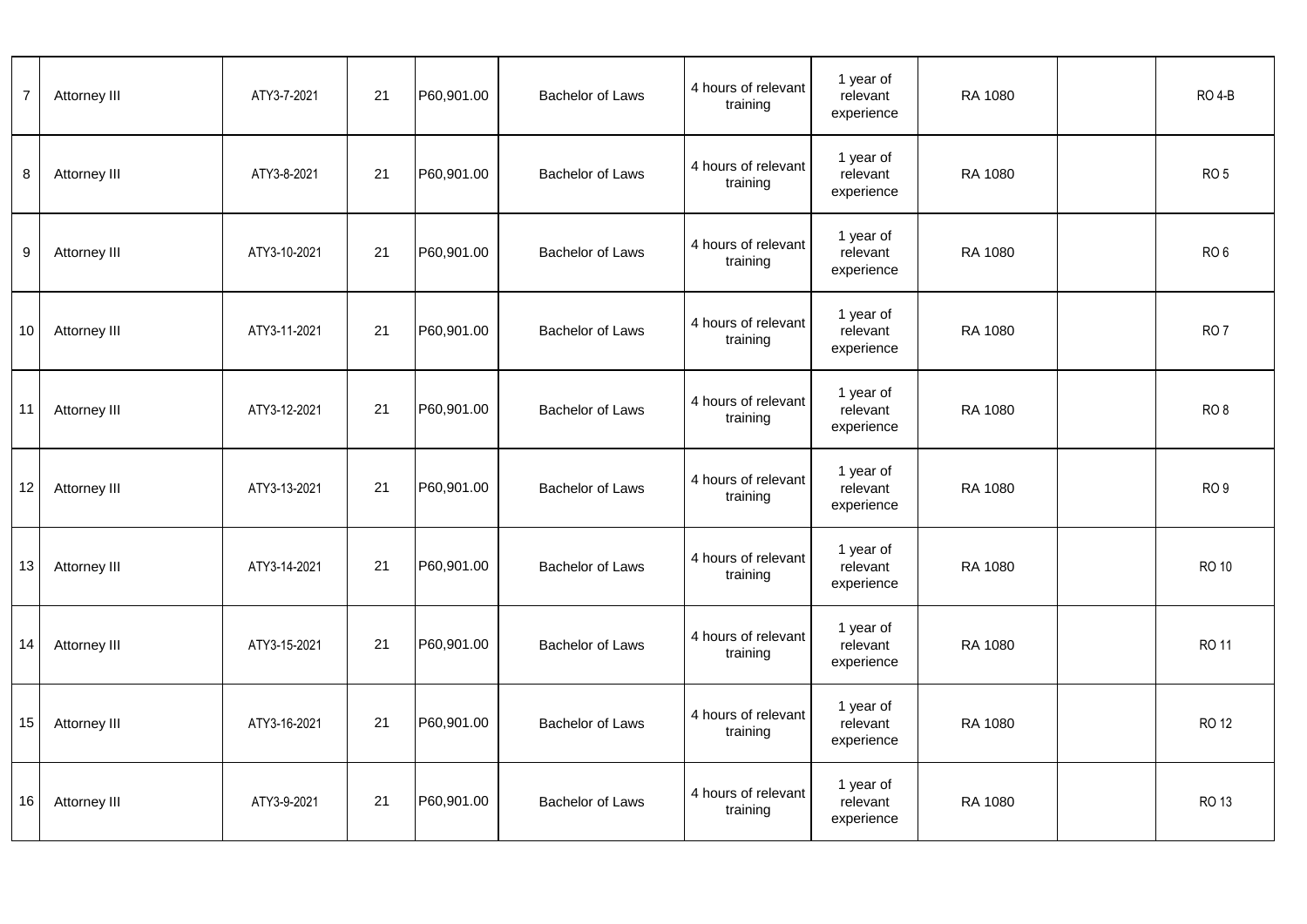| 17 | Dangerous Drugs<br><b>Regulation Officer III</b> | DDRO3-35-2021 | 18 | P43,681.00 | Bachelor's Degree Relevant   8 hours of relevant<br>to the job | training                        | 2 years of<br>relevant<br>experience | <b>Career Service</b><br>(Professional)<br>Second Level<br>Eligibility | RO-NCR          |
|----|--------------------------------------------------|---------------|----|------------|----------------------------------------------------------------|---------------------------------|--------------------------------------|------------------------------------------------------------------------|-----------------|
| 18 | Dangerous Drugs<br><b>Regulation Officer III</b> | DDRO3-46-2021 | 18 | P43,681.00 | Bachelor's Degree Relevant<br>to the job                       | 8 hours of relevant<br>training | 2 years of<br>relevant<br>experience | <b>Career Service</b><br>(Professional)<br>Second Level<br>Eligibility | RO <sub>I</sub> |
| 19 | Dangerous Drugs<br><b>Regulation Officer III</b> | DDRO3-40-2021 | 18 | P43,681.00 | Bachelor's Degree Relevant   8 hours of relevant<br>to the job | training                        | 2 years of<br>relevant<br>experience | <b>Career Service</b><br>(Professional)<br>Second Level<br>Eligibility | CAR             |
| 20 | Dangerous Drugs<br><b>Regulation Officer III</b> | DDRO3-32-2021 | 18 | P43.681.00 | Bachelor's Degree Relevant<br>to the job                       | 8 hours of relevant<br>training | 2 years of<br>relevant<br>experience | <b>Career Service</b><br>(Professional)<br>Second Level<br>Eligibility | RO <sub>2</sub> |
| 21 | Dangerous Drugs<br><b>Regulation Officer III</b> | DDRO3-44-2021 | 18 | P43,681.00 | Bachelor's Degree Relevant   8 hours of relevant<br>to the job | training                        | 2 years of<br>relevant<br>experience | <b>Career Service</b><br>(Professional)<br>Second Level<br>Eligibility | RO <sub>3</sub> |
| 22 | Dangerous Drugs<br><b>Regulation Officer III</b> | DDRO3-41-2021 | 18 | P43,681.00 | Bachelor's Degree Relevant<br>to the job                       | 8 hours of relevant<br>training | 2 years of<br>relevant<br>experience | Career Service<br>(Professional)<br>Second Level<br>Eligibility        | <b>RO 4-A</b>   |
| 23 | Dangerous Drugs<br><b>Regulation Officer III</b> | DDRO3-37-2021 | 18 | P43,681.00 | Bachelor's Degree Relevant<br>to the job                       | 8 hours of relevant<br>training | 2 years of<br>relevant<br>experience | <b>Career Service</b><br>(Professional)<br>Second Level<br>Eligibility | <b>RO 4-B</b>   |
| 24 | Dangerous Drugs<br><b>Regulation Officer III</b> | DDRO3-38-2021 | 18 | P43,681.00 | Bachelor's Degree Relevant<br>to the job                       | 8 hours of relevant<br>training | 2 years of<br>relevant<br>experience | <b>Career Service</b><br>(Professional)<br>Second Level<br>Eligibility | RO <sub>5</sub> |
| 25 | Dangerous Drugs<br><b>Regulation Officer III</b> | DDRO3-45-2021 | 18 | P43,681.00 | Bachelor's Degree Relevant<br>to the job                       | 8 hours of relevant<br>training | 2 years of<br>relevant<br>experience | <b>Career Service</b><br>(Professional)<br>Second Level<br>Eligibility | RO <sub>6</sub> |
| 26 | Dangerous Drugs<br><b>Regulation Officer III</b> | DDRO3-42-2021 | 18 | P43,681.00 | Bachelor's Degree Relevant<br>to the job                       | 8 hours of relevant<br>training | 2 years of<br>relevant<br>experience | <b>Career Service</b><br>(Professional)<br>Second Level<br>Eligibility | RO <sub>7</sub> |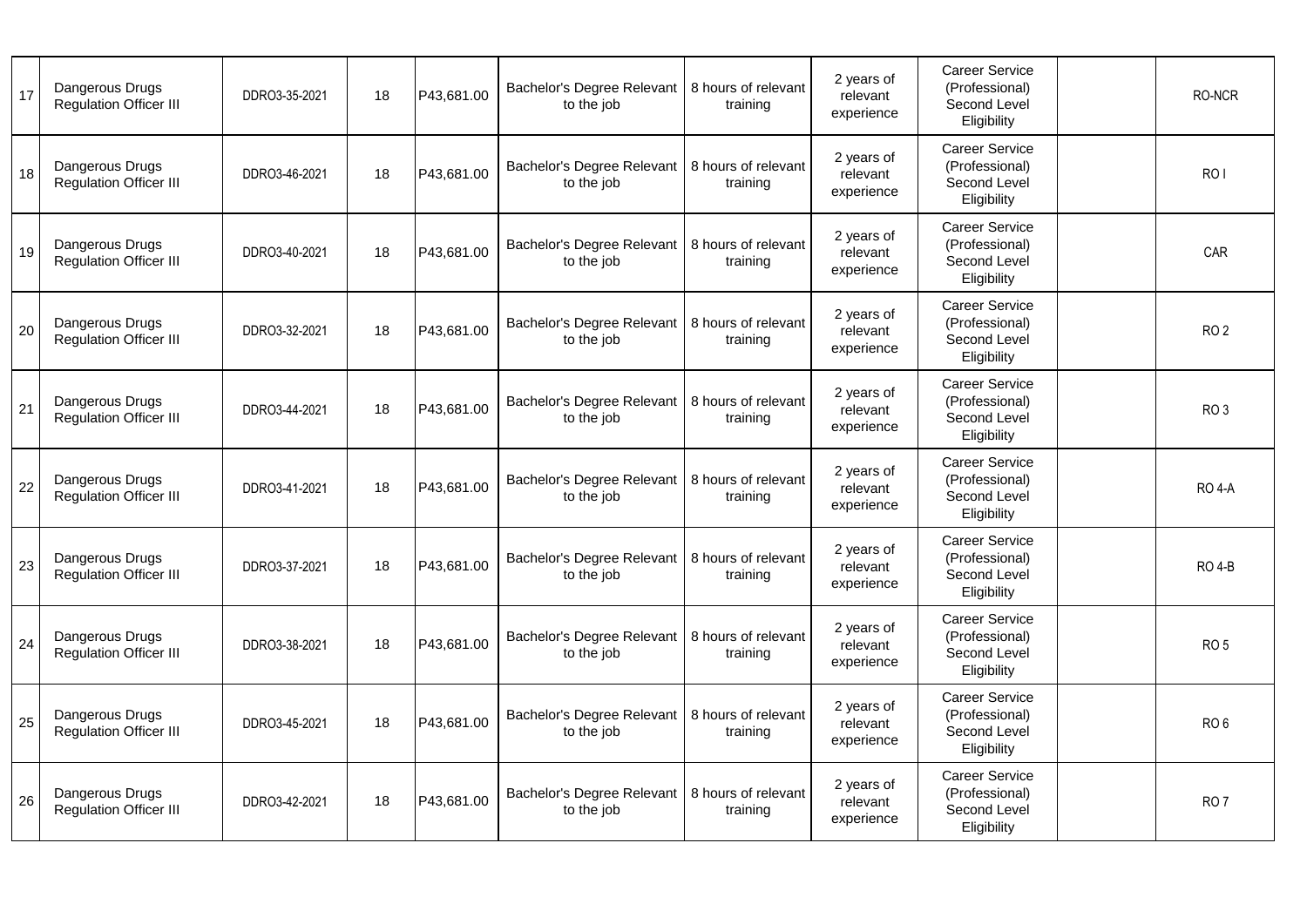| 27 | Dangerous Drugs<br><b>Regulation Officer III</b> | DDRO3-43-2021 | 18 | P43,681.00 | Bachelor's Degree Relevant<br>to the job                                                                                                  | 8 hours of relevant<br>training | 2 years of<br>relevant<br>experience | <b>Career Service</b><br>(Professional)<br>Second Level<br>Eligibility | RO <sub>8</sub>             |
|----|--------------------------------------------------|---------------|----|------------|-------------------------------------------------------------------------------------------------------------------------------------------|---------------------------------|--------------------------------------|------------------------------------------------------------------------|-----------------------------|
| 28 | Dangerous Drugs<br><b>Regulation Officer III</b> | DDRO3-39-2021 | 18 | P43,681.00 | Bachelor's Degree Relevant<br>to the job                                                                                                  | 8 hours of relevant<br>training | 2 years of<br>relevant<br>experience | <b>Career Service</b><br>(Professional)<br>Second Level<br>Eligibility | RO <sub>9</sub>             |
| 29 | Dangerous Drugs<br><b>Regulation Officer III</b> | DDRO3-36-2021 | 18 | P43,681.00 | Bachelor's Degree Relevant<br>to the job                                                                                                  | 8 hours of relevant<br>training | 2 years of<br>relevant<br>experience | <b>Career Service</b><br>(Professional)<br>Second Level<br>Eligibility | <b>RO 10</b>                |
| 30 | Dangerous Drugs<br><b>Regulation Officer III</b> | DDRO3-33-2021 | 18 | P43,681.00 | Bachelor's Degree Relevant<br>to the job                                                                                                  | 8 hours of relevant<br>training | 2 years of<br>relevant<br>experience | <b>Career Service</b><br>(Professional)<br>Second Level<br>Eligibility | <b>RO 11</b>                |
| 31 | Dangerous Drugs<br><b>Regulation Officer III</b> | DDRO3-47-2021 | 18 | P43,681.00 | Bachelor's Degree Relevant<br>to the job                                                                                                  | 8 hours of relevant<br>training | 2 years of<br>relevant<br>experience | <b>Career Service</b><br>(Professional)<br>Second Level<br>Eligibility | <b>RO 12</b>                |
| 32 | Dangerous Drugs<br><b>Regulation Officer III</b> | DDRO3-34-2021 | 18 | P43,681.00 | Bachelor's Degree Relevant<br>to the job                                                                                                  | 8 hours of relevant<br>training | 2 years of<br>relevant<br>experience | <b>Career Service</b><br>(Professional)<br>Second Level<br>Eligibility | RO 13                       |
| 33 | Chemist II                                       | CMT2-23-2021  | 15 | P33,575.00 | Bachelor of Science in<br>Chemistry or an allied degree<br>with atleast sixty (60) units in<br>professional Chemistry<br>subjects/courses | 4 hours of relevant<br>training | 1 year of<br>relevant<br>experience  | RA 10657 (Chemistry<br>Profession Act)                                 | R <sub>O</sub> <sub>I</sub> |
| 34 | <b>Chemist II</b>                                | CMT2-26-2021  | 15 | P33,575.00 | Bachelor of Science in<br>Chemistry or an allied degree<br>with atleast sixty (60) units in<br>professional Chemistry<br>subjects/courses | 4 hours of relevant<br>training | 1 year of<br>relevant<br>experience  | RA 10657 (Chemistry<br>Profession Act)                                 | CAR                         |
| 35 | Chemist II                                       | CMT2-21-2021  | 15 | P33,575.00 | Bachelor of Science in<br>Chemistry or an allied degree<br>with atleast sixty (60) units in<br>professional Chemistry<br>subjects/courses | 4 hours of relevant<br>training | 1 year of<br>relevant<br>experience  | RA 10657 (Chemistry<br>Profession Act)                                 | RO <sub>2</sub>             |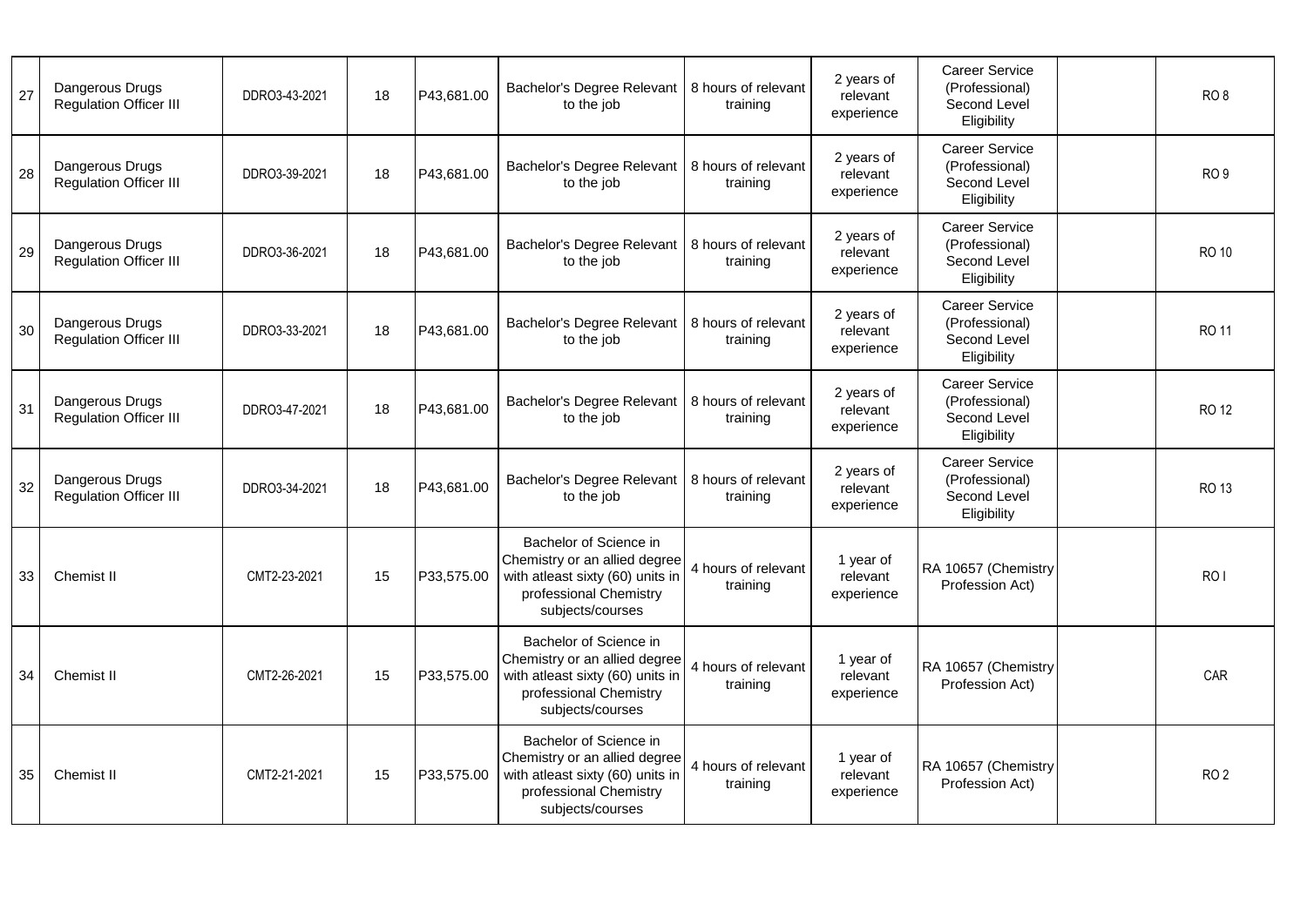| 36 | Chemist II | CMT2-22-2021 | 15 | P33.575.00 | Bachelor of Science in<br>Chemistry or an allied degree<br>with atleast sixty (60) units in<br>professional Chemistry<br>subjects/courses | 4 hours of relevant<br>training | 1 year of<br>relevant<br>experience | RA 10657 (Chemistry<br>Profession Act) | RO <sub>3</sub> |
|----|------------|--------------|----|------------|-------------------------------------------------------------------------------------------------------------------------------------------|---------------------------------|-------------------------------------|----------------------------------------|-----------------|
| 37 | Chemist II | CMT2-19-2021 | 15 | P33,575.00 | Bachelor of Science in<br>Chemistry or an allied degree<br>with atleast sixty (60) units in<br>professional Chemistry<br>subjects/courses | 4 hours of relevant<br>training | 1 year of<br>relevant<br>experience | RA 10657 (Chemistry<br>Profession Act) | <b>RO 4-A</b>   |
| 38 | Chemist II | CMT2-25-2021 | 15 | P33,575.00 | Bachelor of Science in<br>Chemistry or an allied degree<br>with atleast sixty (60) units in<br>professional Chemistry<br>subjects/courses | 4 hours of relevant<br>training | 1 year of<br>relevant<br>experience | RA 10657 (Chemistry<br>Profession Act) | <b>RO 4-B</b>   |
| 39 | Chemist II | CMT2-30-2021 | 15 | P33,575.00 | Bachelor of Science in<br>Chemistry or an allied degree<br>with atleast sixty (60) units in<br>professional Chemistry<br>subjects/courses | 4 hours of relevant<br>training | 1 year of<br>relevant<br>experience | RA 10657 (Chemistry<br>Profession Act) | RO <sub>5</sub> |
| 40 | Chemist II | CMT2-20-2021 | 15 | P33,575.00 | Bachelor of Science in<br>Chemistry or an allied degree<br>with atleast sixty (60) units in<br>professional Chemistry<br>subjects/courses | 4 hours of relevant<br>training | 1 year of<br>relevant<br>experience | RA 10657 (Chemistry<br>Profession Act) | RO <sub>6</sub> |
| 41 | Chemist II | CMT2-27-2021 | 15 | P33,575.00 | Bachelor of Science in<br>Chemistry or an allied degree<br>with atleast sixty (60) units in<br>professional Chemistry<br>subjects/courses | 4 hours of relevant<br>training | 1 year of<br>relevant<br>experience | RA 10657 (Chemistry<br>Profession Act) | RO <sub>7</sub> |
| 42 | Chemist II | CMT2-28-2021 | 15 | P33,575.00 | Bachelor of Science in<br>Chemistry or an allied degree<br>with atleast sixty (60) units in<br>professional Chemistry<br>subjects/courses | 4 hours of relevant<br>training | 1 year of<br>relevant<br>experience | RA 10657 (Chemistry<br>Profession Act) | RO <sub>8</sub> |
| 43 | Chemist II | CMT2-29-2021 | 15 | P33,575.00 | Bachelor of Science in<br>Chemistry or an allied degree<br>with atleast sixty (60) units in<br>professional Chemistry<br>subjects/courses | 4 hours of relevant<br>training | 1 year of<br>relevant<br>experience | RA 10657 (Chemistry<br>Profession Act) | RO <sub>9</sub> |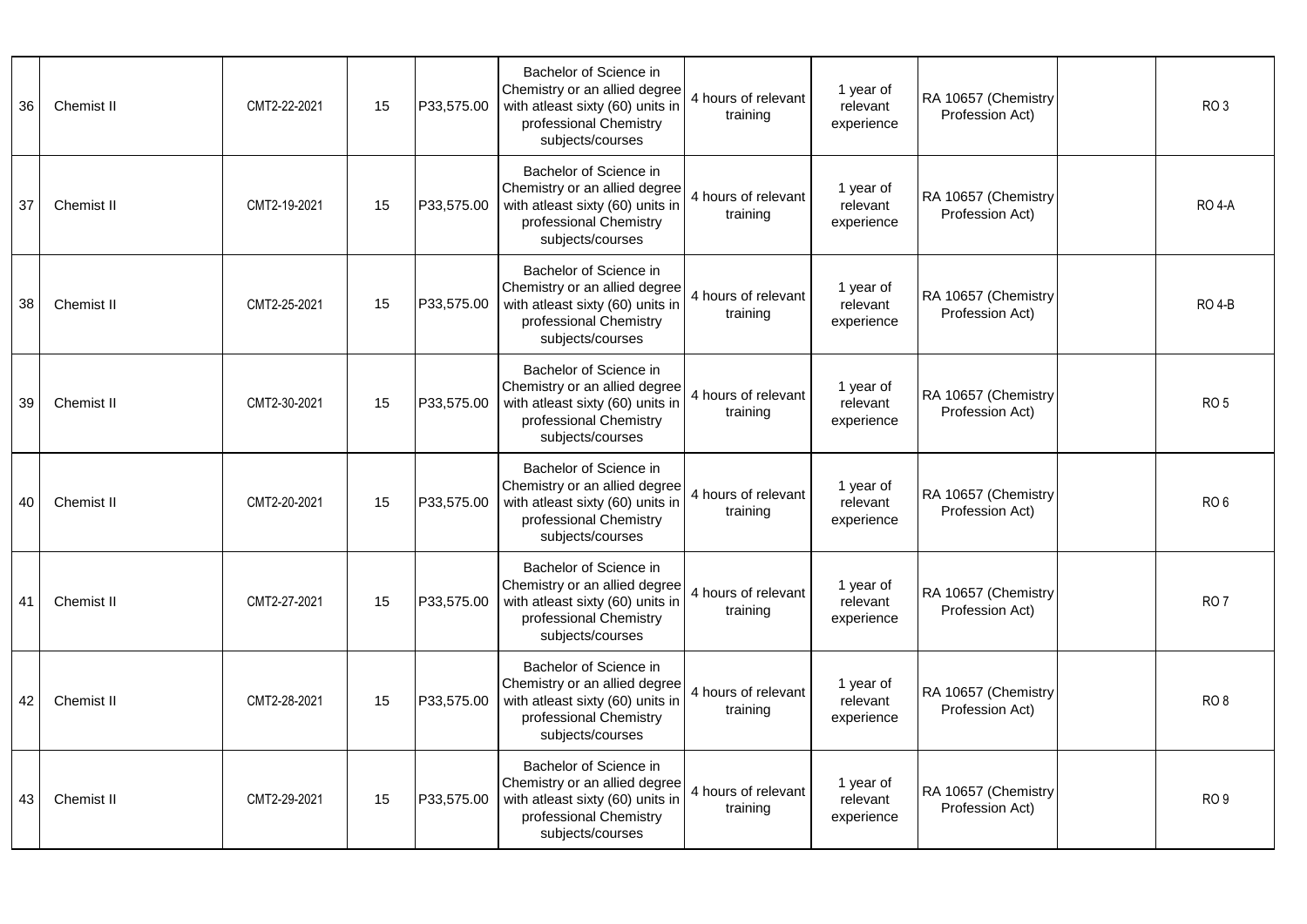| 44 | Chemist II                                             | CMT2-18-2021  | 15 | P33,575.00 | Bachelor of Science in<br>Chemistry or an allied degree<br>with atleast sixty (60) units in<br>professional Chemistry<br>subjects/courses | 4 hours of relevant<br>training | 1 year of<br>relevant<br>experience | RA 10657 (Chemistry<br>Profession Act)                                 | <b>RO 10</b>    |
|----|--------------------------------------------------------|---------------|----|------------|-------------------------------------------------------------------------------------------------------------------------------------------|---------------------------------|-------------------------------------|------------------------------------------------------------------------|-----------------|
| 45 | Chemist II                                             | CMT2-24-2021  | 15 | P33,575.00 | Bachelor of Science in<br>Chemistry or an allied degree<br>with atleast sixty (60) units in<br>professional Chemistry<br>subjects/courses | 4 hours of relevant<br>training | 1 year of<br>relevant<br>experience | RA 10657 (Chemistry<br>Profession Act)                                 | RO 11           |
| 46 | Chemist II                                             | CMT2-31-2021  | 15 | P33,575.00 | Bachelor of Science in<br>Chemistry or an allied degree<br>with atleast sixty (60) units in<br>professional Chemistry<br>subjects/courses | 4 hours of relevant<br>training | 1 year of<br>relevant<br>experience | RA 10657 (Chemistry<br>Profession Act)                                 | <b>RO 12</b>    |
| 47 | Chemist II                                             | CMT2-17-2021  | 15 | P33,575.00 | Bachelor of Science in<br>Chemistry or an allied degree<br>with atleast sixty (60) units in<br>professional Chemistry<br>subjects/courses | 4 hours of relevant<br>training | 1 year of<br>relevant<br>experience | RA 10657 (Chemistry<br>Profession Act)                                 | <b>RO 13</b>    |
| 48 | <b>Administrative Officer I</b><br>(Records Officer I) | ADOF1-51-2021 | 10 | P21,205.00 | Bachelor's Degree                                                                                                                         | None Required                   | None Required                       | <b>Career Service</b><br>(Professional)<br>Second Level<br>Eligibility | RO-NCR          |
| 49 | Administrative Officer I<br>(Records Officer I)        | ADOF1-62-2021 | 10 | P21,205.00 | Bachelor's Degree                                                                                                                         | None Required                   | None Required                       | <b>Career Service</b><br>(Professional)<br>Second Level<br>Eligibility | RO <sub>I</sub> |
| 50 | <b>Administrative Officer I</b><br>(Records Officer I) | ADOF1-49-2021 | 10 | P21,205.00 | Bachelor's Degree                                                                                                                         | None Required                   | None Required                       | <b>Career Service</b><br>(Professional)<br>Second Level<br>Eligibility | CAR             |
| 51 | Administrative Officer I<br>(Records Officer I)        | ADOF1-63-2021 | 10 | P21,205.00 | Bachelor's Degree                                                                                                                         | None Required                   | None Required                       | <b>Career Service</b><br>(Professional)<br>Second Level<br>Eligibility | RO <sub>2</sub> |
| 52 | Administrative Officer I<br>(Records Officer I)        | ADOF1-59-2021 | 10 | P21,205.00 | Bachelor's Degree                                                                                                                         | None Required                   | None Required                       | <b>Career Service</b><br>(Professional)<br>Second Level<br>Eligibility | RO <sub>3</sub> |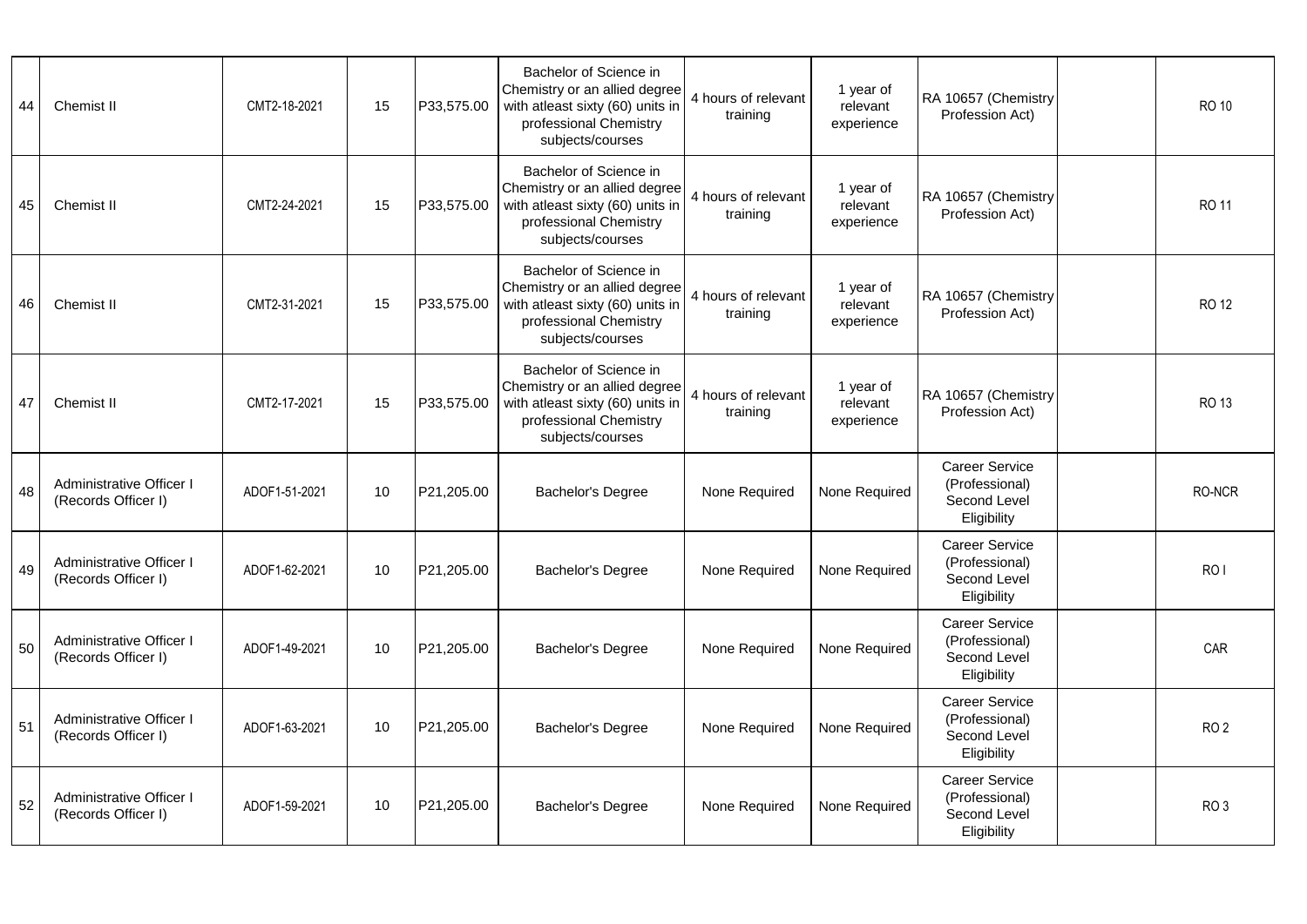| 53 | Administrative Officer I<br>(Records Officer I) | ADOF1-52-2021 | 10 | P21,205.00 | Bachelor's Degree | None Required | None Required | <b>Career Service</b><br>(Professional)<br>Second Level<br>Eligibility | <b>RO 4-A</b>   |
|----|-------------------------------------------------|---------------|----|------------|-------------------|---------------|---------------|------------------------------------------------------------------------|-----------------|
| 54 | Administrative Officer I<br>(Records Officer I) | ADOF1-56-2021 | 10 | P21,205.00 | Bachelor's Degree | None Required | None Required | <b>Career Service</b><br>(Professional)<br>Second Level<br>Eligibility | <b>RO 4-B</b>   |
| 55 | Administrative Officer I<br>(Records Officer I) | ADOF1-50-2021 | 10 | P21,205.00 | Bachelor's Degree | None Required | None Required | Career Service<br>(Professional)<br>Second Level<br>Eligibility        | RO <sub>5</sub> |
| 56 | Administrative Officer I<br>(Records Officer I) | ADOF1-57-2021 | 10 | P21,205.00 | Bachelor's Degree | None Required | None Required | Career Service<br>(Professional)<br>Second Level<br>Eligibility        | RO <sub>6</sub> |
| 57 | Administrative Officer I<br>(Records Officer I) | ADOF1-48-2021 | 10 | P21,205.00 | Bachelor's Degree | None Required | None Required | Career Service<br>(Professional)<br>Second Level<br>Eligibility        | RO <sub>7</sub> |
| 58 | Administrative Officer I<br>(Records Officer I) | ADOF1-61-2021 | 10 | P21,205.00 | Bachelor's Degree | None Required | None Required | Career Service<br>(Professional)<br>Second Level<br>Eligibility        | RO <sub>8</sub> |
| 59 | Administrative Officer I<br>(Records Officer I) | ADOF1-60-2021 | 10 | P21,205.00 | Bachelor's Degree | None Required | None Required | Career Service<br>(Professional)<br>Second Level<br>Eligibility        | RO <sub>9</sub> |
| 60 | Administrative Officer I<br>(Records Officer I) | ADOF1-53-2021 | 10 | P21,205.00 | Bachelor's Degree | None Required | None Required | <b>Career Service</b><br>(Professional)<br>Second Level<br>Eligibility | <b>RO 10</b>    |
| 61 | Administrative Officer I<br>(Records Officer I) | ADOF1-54-2021 | 10 | P21,205.00 | Bachelor's Degree | None Required | None Required | <b>Career Service</b><br>(Professional)<br>Second Level<br>Eligibility | <b>RO 11</b>    |
| 62 | Administrative Officer I<br>(Records Officer I) | ADOF1-55-2021 | 10 | P21,205.00 | Bachelor's Degree | None Required | None Required | Career Service<br>(Professional)<br>Second Level<br>Eligibility        | <b>RO 12</b>    |